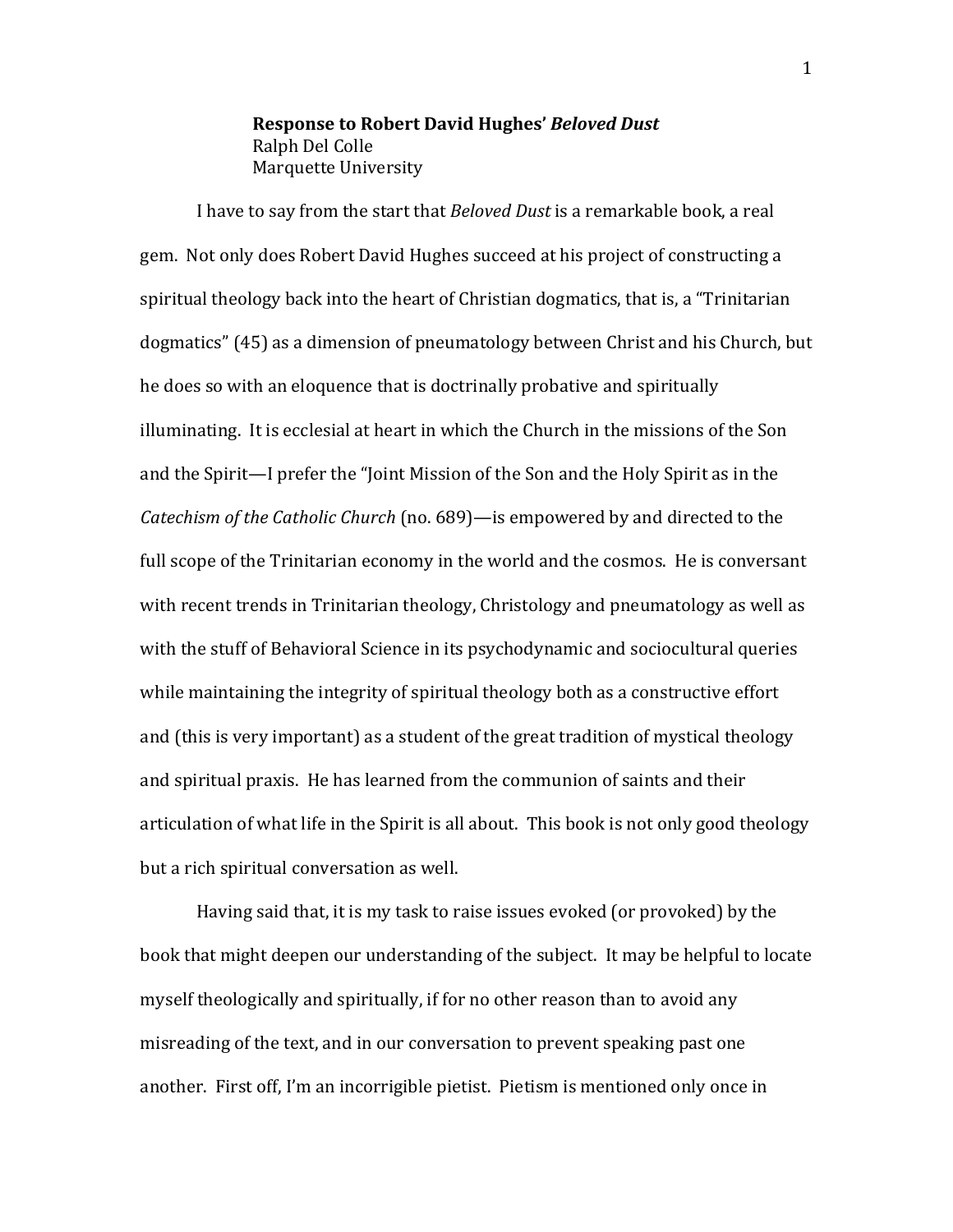detail in the book and does not come off well. Grouped with credulity and fideism as examples of "works-righteousness"— a distinctly Protestant way of putting things it is defined as follows:

> pietism, which identifies faith with certain intense emotional experiences and can be cut off from any sense of the necessity of concrete faithful response.  $(138)$

Fair enough! This is the perennial temptation for pietists of all sorts, even perhaps for those who like Friedrich Schleiermacher have moved on in their appreciation of the full scope of human experience and its relevance for faith and theology. Remember, his self-description of having "become a Moravian again, only of a higher order." Actually it's worth hearing the broader context of this quote written as a letter to his father recalling his early days with the Moravians:

> There is no other place which could call forth such lively reminiscences of the entire onward movement of my mind, from its first awakening to a higher life, up to the point which I have at present attained. Here it was for the first time that I awoke to the consciousness of the relations of man to a higher world....Here it was that the mystic tendency developed itself, which has been of so much importance to me, and has supported and carried me through all the storms of skepticism. Then it was only germinating, now it has attained its full development, and I may say, that after all I have passed through, I have become a Hernnhuter again, only of a higher order."

And this after an early alienation from the Moravians! When his pastor father

queried him at the time writing:

Who has deluded thee, that thou no longer obeyest the truth, thou, before whose eyes Christ was pictured..."

Friedrich responded: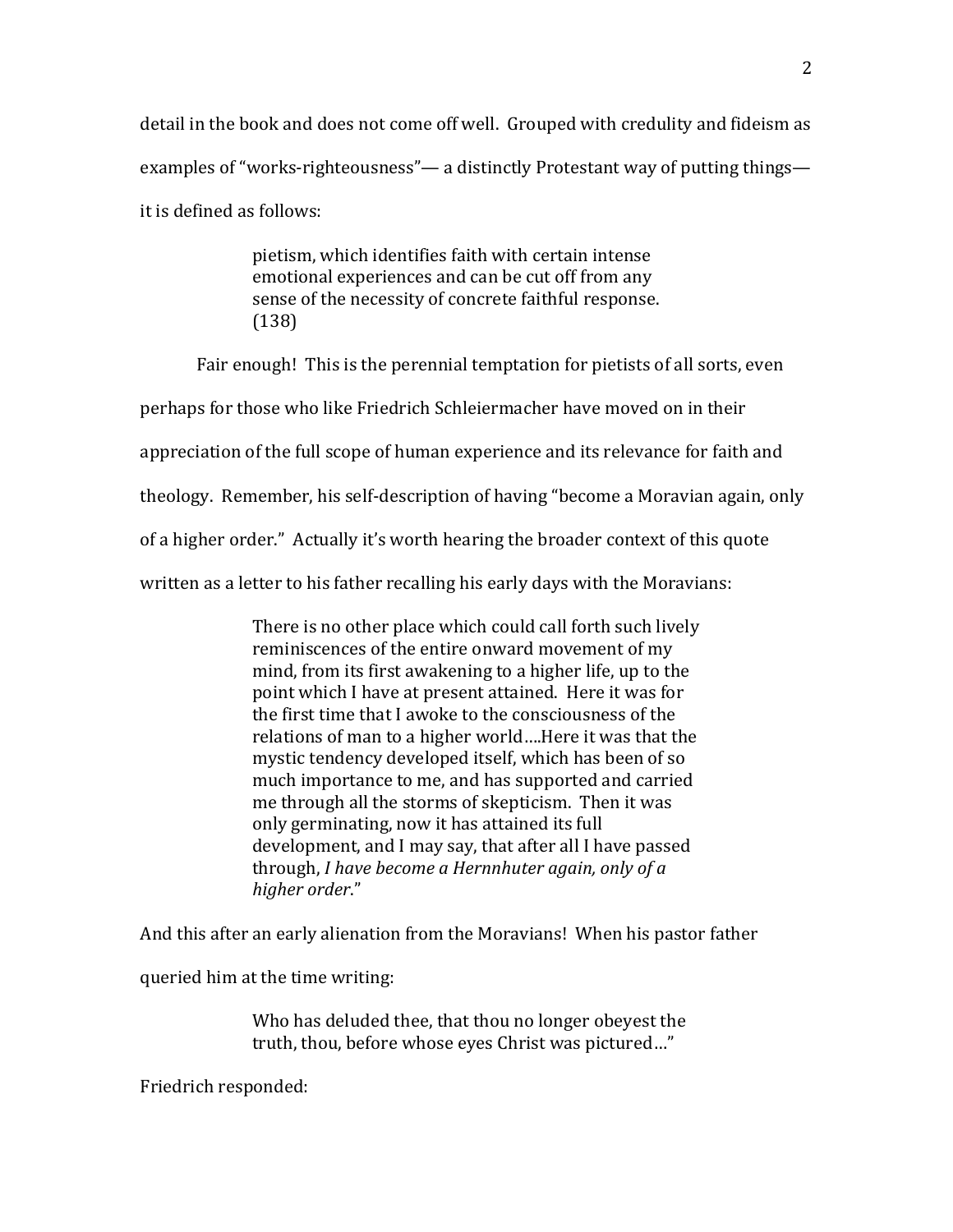You say that the glorification of God is the end of our being, and I say the glorification of the creature; is not this in the end the same thing? Is not the Creator more and more glorified the happier and the more perfect his creatures are?

I rehearse this—and I appreciate your patience—because Schleiermacher introduced feeling and experience into theological construction under the rubric of the religious affections. The higher order advanced was one that transcended the strict interiority of the pietist and situated the "feeling of absolute dependence" (as Schleiermacher came to call it) within the totality of the God-world relation while still maintaining a strong Christocentricity in his dogmatics, or as Richard R. Niebuhr phrased it a Christomorphic faith. The latter nomenclature is not insignificant because—if I am reading Schleiermacher correctly—the move from his youthful pietism to a "higher order" had everything to do with the experiential regime extending from the specific interior religious affections of the pietist to the religious dimension of human affectivity in all of life. Schleiermacher's genius was to anchor this in the evangel of Jesus the Redeemer who is both the exemplar (Vorbild) and power (Urbildlichkeit—his unique ideality) of the specifically Christian God-consciousness; something, by the way that has not been always recognized by his detractors. Thus his redemptive activity is a person-forming work, by which we are transformed by the power or potency of God-consciousness present in Jesus (the "veritable existence of God in him" $-$  § 94 of The Christian Faith) and emanating from him.

I digress, but not really. Hughes has critiqued the separation of spiritual theology from dogmatics to the detriment of both. In the case of the former as the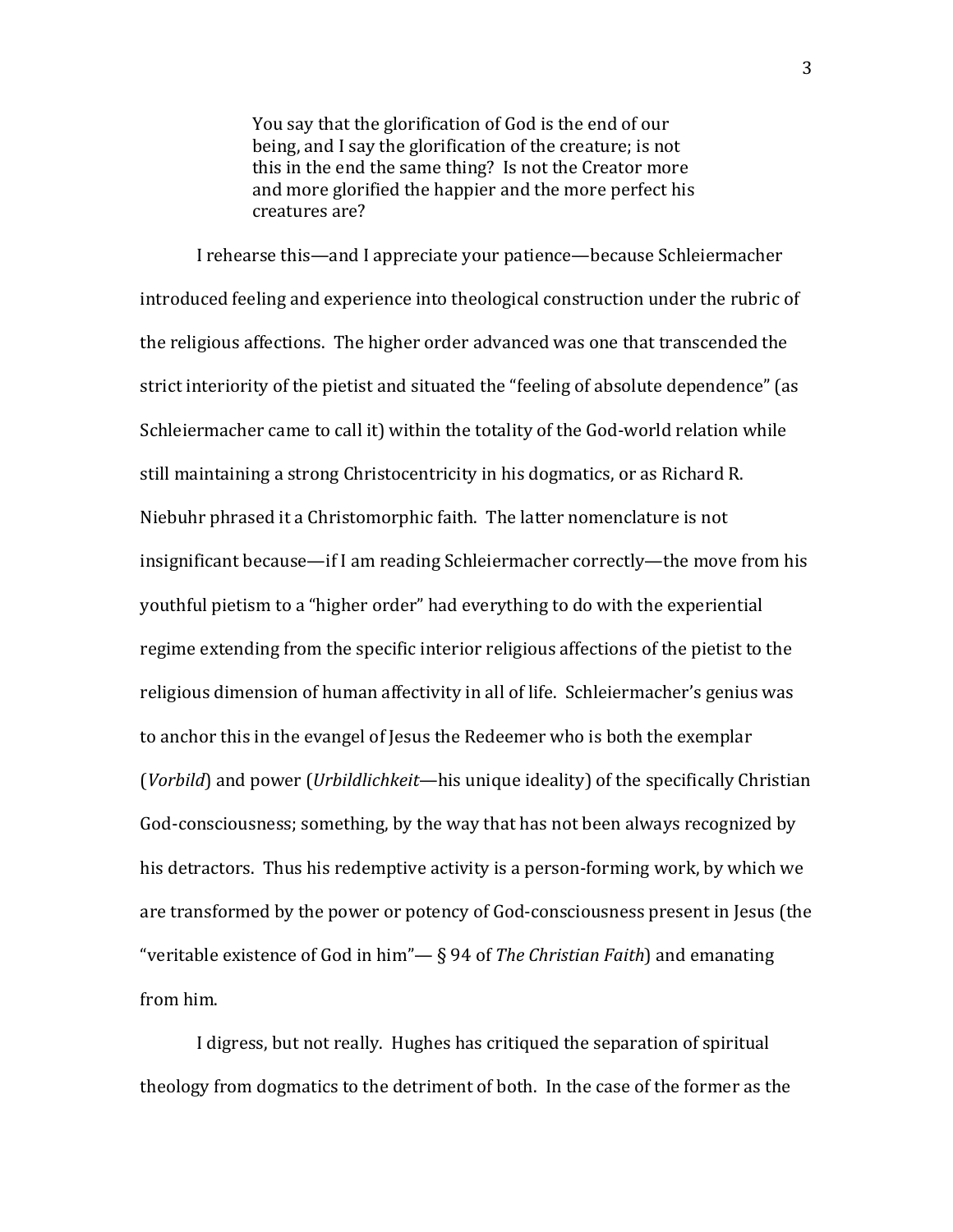real subject of the book, spiritual theology assumed the form of tractates in mystical and ascetical theology focusing on the religious experiences and praxis of the spiritually elite, usually those in religious orders, far removed from the everyday experience of most Christians. It's the pietist temptation in a different genre, not the sentimental pietism of North American revivalism, but the call to sanctity and Christian perfection of those who have responded to Jesus' invitation "to put out into the deep"  $(Lk 5:4)$ . Parenthetically, it was with this invitation that Pope John Paul II began his Apostolic Letter Novo Millennio Ineunte (2001) at the turn of the millennium (a letter which at the time caused this pietist to discover the gift of tears, especially as the pontiff exhorted us to contemplate the face of Christ, crucified and risen, nos. 24-28).

Hughes' point is that "the deep" (if I can keep with the gospel metaphor) is more intensive and extensive regarding our humanity—remember Schleiermacher's "Is not the Creator more and more glorified the happier and the more perfect his creatures are?"—than is the case with the neo-scholastic manualist treatises that characterized the foregone ascetical and mystical theologies. He deploys a reconceived three-stage spiritual journey—purgation, illumination and union now identified as conversion, transfiguration and glorification. Most importantly, they are concurrent and not sequential, and perichoretic or coinherent and not separate stages or "tides of the Spirit" as he puts it, keeping with his more dynamic representation of pneumatology. By integrating this old but new paradigm into a framework that embraces psychodynamic and sociocultural theory, human and religious development, and layers of conversion, he has expanded the scope of how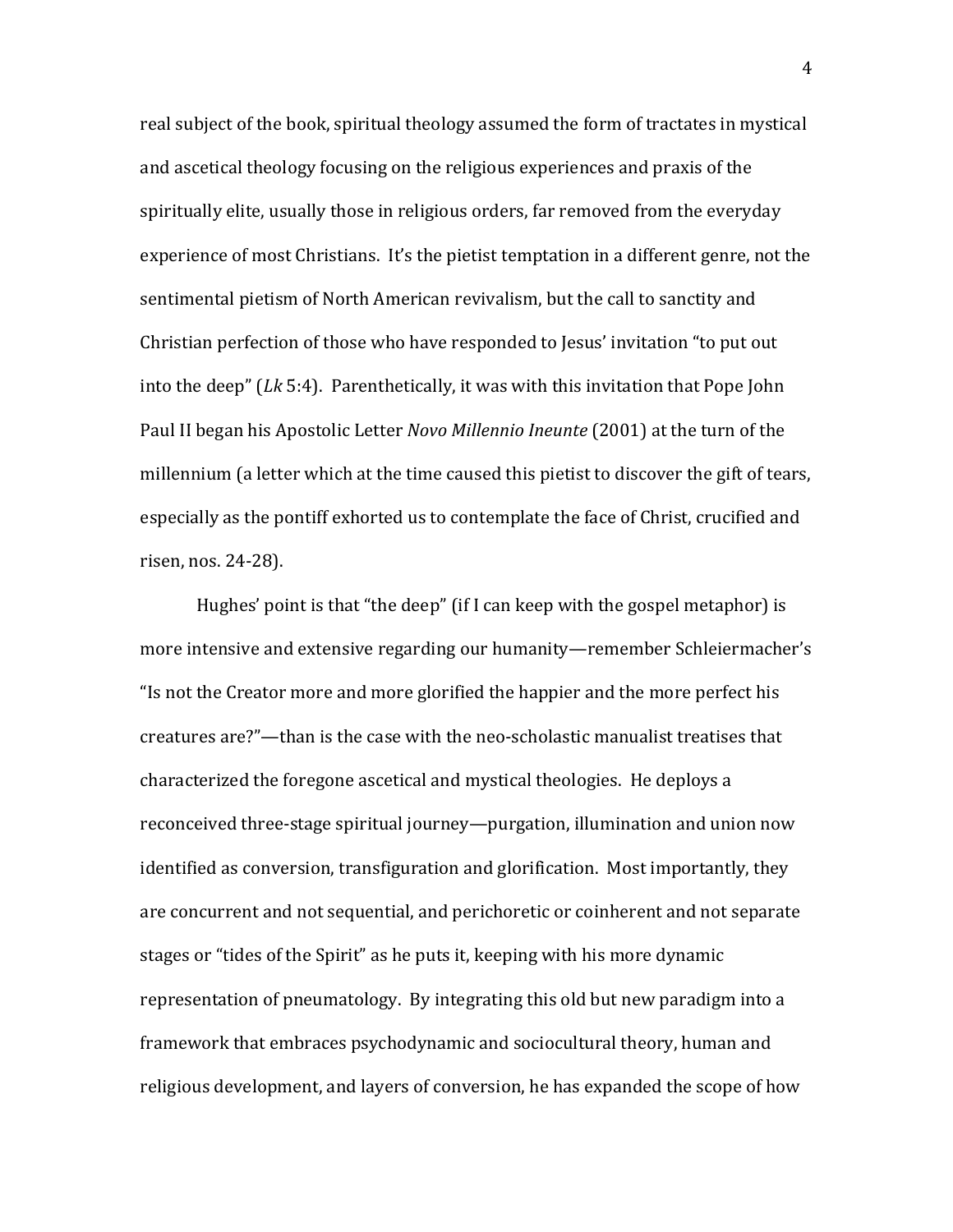God touches our lives without forfeiting the wisdom of the tradition, including even (and this is a good test) the "dark nights" of Carmelite immersion into the depths of God. All this is situated within a thorough and intentionally robust Trinitarian theology, which for me is the clincher.

If we can track the tendency of this endeavor out of the narrow strictures of what I will call pietist enclosure and interiority, it follows the lead of Teilhard de Chardin to whom Hughes devotes a chapter and is succinctly summarized under the rubrics from the The Divine Milieu as "the sanctification of human endeavor" and "the humanization of Christian endeavor" (pp. 64-70). I applaud this move, and the fruit borne in the subsequent chapter on Simone Weil and her "four forms of implicit" love" is no less than stunning. However, before reverting back to the acclamations of my opening remarks let me highlight some points of possible divergence.

I return to the pietistic metaphor. Truth be told, I am also a bit of a postpietist. Perhaps there is some of this in Hughes as well, whom I take it once raised his hands in charismatic praise at the Yale University Inter Varsity Christian Fellowship back in the day (374), and even now still speaks of falling in love with Jesus. This truly warms my heart. (I should note that historically speaking, we are meeting here at Duquesne University, the place where the Catholic Charismatic Renewal got its start in 1967!) As we all discover in the spiritual life, it is in the disposition of the self *coram Deo* that we begin to discover the deeper workings of the Spirit, embracing consistent liturgical practices, the social dimension of the gospel, and the secular character of the universal call to holiness (at least for the lay faithful). All of which Hughes affirms, including some of the best insights into the

5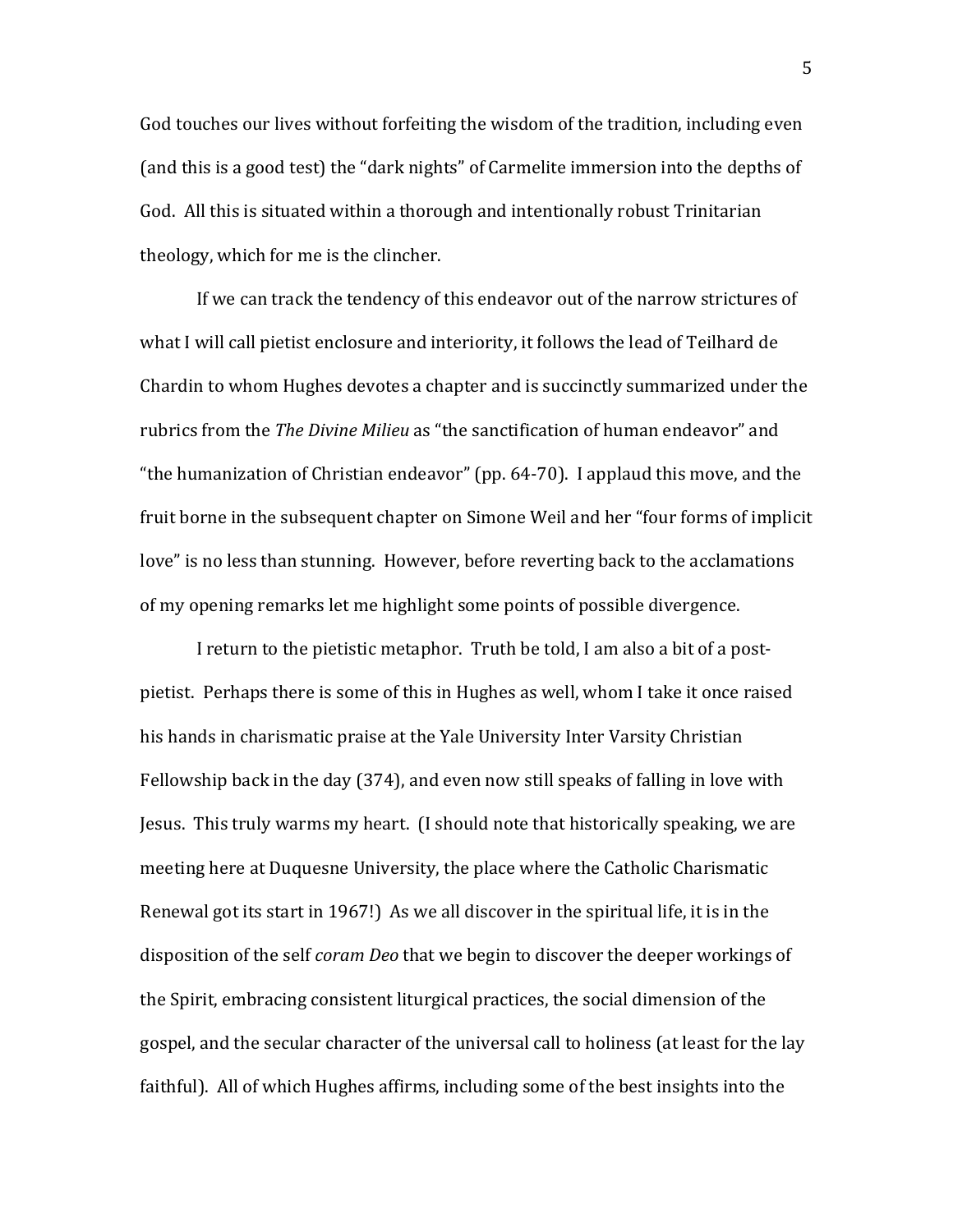spirituality of marriage and family life that I have ever read. One might add that the particularity of vocations and gifts is also a factor. Here we might draw from the well of Salesian spirituality wherein Christian devotion must be practiced appropriate to the state of life one inhabits. But my concerns are also theological of which there are three: the theology of grace, theological anthropology, and liturgical and sacramental life. I will then conclude with a brief comment about infused contemplation and imparted charismata.

Hughes makes a methodological choice to subsume the theology of grace under pneumatology. He argues "there is a real difference between experiencing grace and experiencing grace as *grace*" (74). More conceptually, he is critical of a certain type of traditional approach to grace. I quote:

> The tradition of Christian theology has done not-sohelpful things with this notion of the giftedness of grace. One is to treat it as something like silly putty, as if it were a quasi-substance coming between God and us and poured into us like water (the Catholic version); another is to treat it as a mere judicial decree with little or no real impact on our concrete lives (the Protestant version).  $(74)$

Again, I fear that I end up on the wrong side of the tracks. He is not the first to characterize the types and distinctions of grace common to Catholic theology in such terms. In fact, he is grateful to Karl Rahner for undoing this neo-scholastic approach to God's working in our lives. And Rahner was not the only major Catholic theologian to have done so. As for myself, perhaps there is nothing worse for David Hughes than a pietist drifting into neo-scholasticism—one who identifies affective experiences with grace now understood as some sort of thing that the Holy Spirit infuses or bestows. Well, I have no investment in defending the "thingness" of grace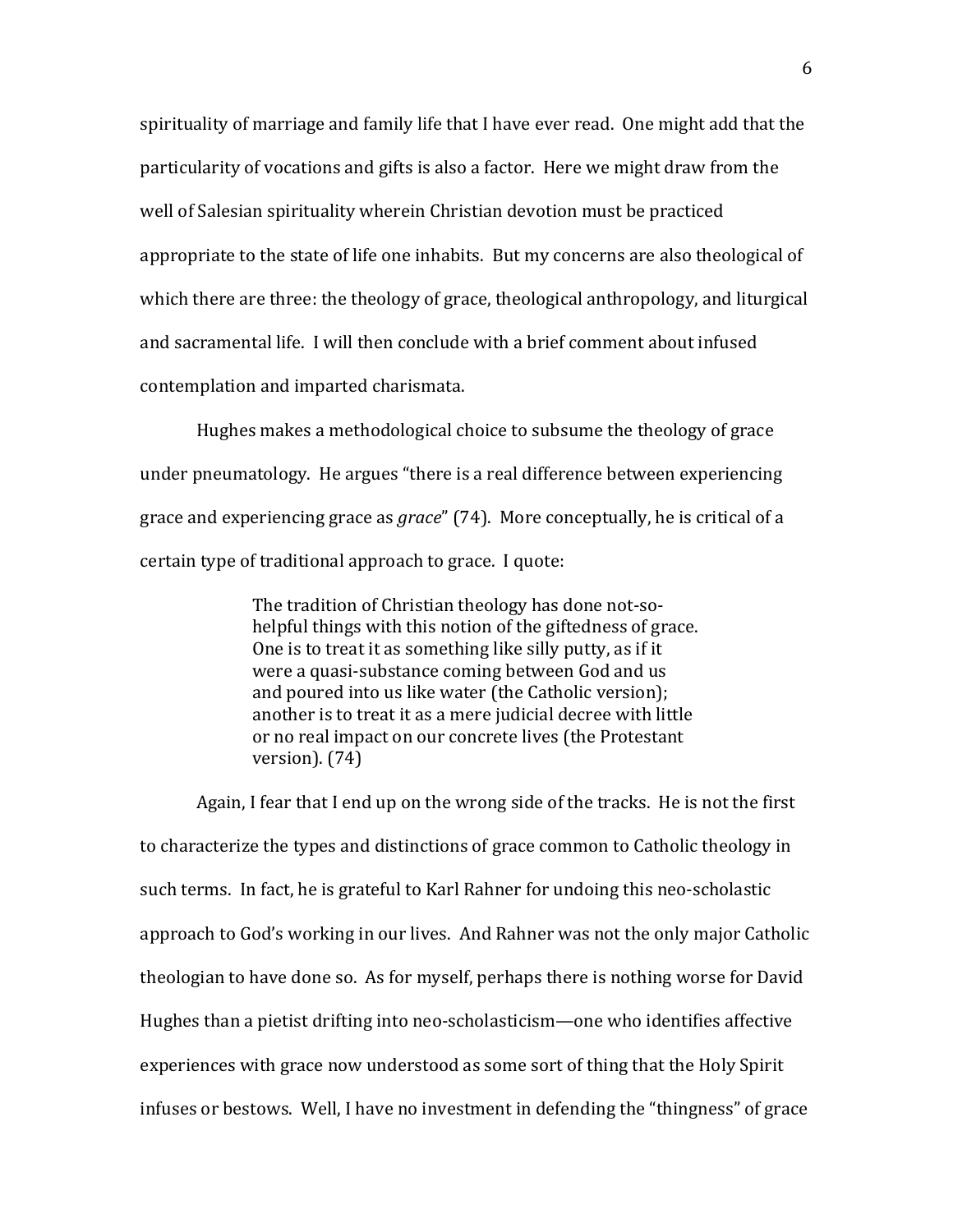and I will return to the issue of substance (and accident) when I come to theological anthropology momentarily. For now I want to speak in favor of the distinctions regarding types of grace.

In fact, Hughes does not entirely abandon such talk. As with the three stages of spiritual growth Hughes reconceives these distinctions in light of his theological anthropology and pneumatology. Just witness his (dare I say) scholastic charts!

> Grace is just another name for God at work, for the presence and work of the Holy Spirit in our lives. (74)

Therefore, habitual grace "refers to the constant presence and indwelling of the Holy Spirit in our lives" and actual graces are the "concrete particular ways in which that presence is embodied and made available and effective for us" (74). I don't mean to quibble since I agree that the Holy Spirit works in multiple ways. However, (and I am not sure Hughes is doing this) do we simply identify grace and the Holy Spirit? Perhaps not—he states that God's gracious loving of us is uncreated grace and its impact on us is created grace.

I tend to think that the scholastic distinctions are helpful even in the spiritual life. One may be assured of the constancy of the Holy Spirit's indwelling by virtue of baptism and confirmation and distinguish it from one's habitual orientation to communion with God, viz., the theological virtues of faith, hope and love that Hughes spends much time with and that are an effect of this habitual grace. Sure, the source of this orientation is the Holy Spirit in person as Gift/Love (to allude to John Paul II's encyclical on the Holy Spirit *Dominum et Vivificantem*) and the work of that same Spirit is experienced in the bestowal of graces and gifts. But those graces and gifts are not the Holy Spirit per se. This distinction between the Holy Spirit and that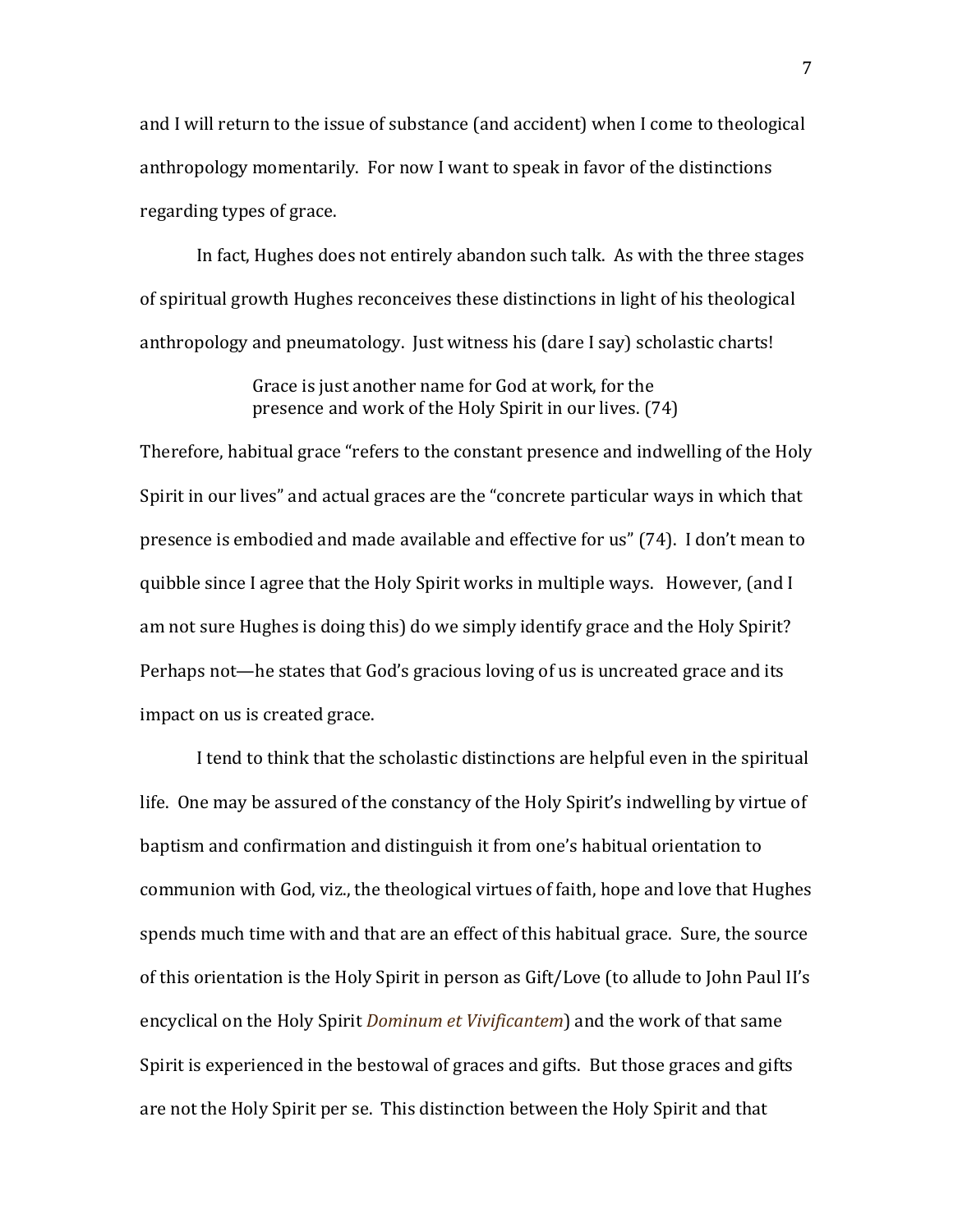which the Spirit bestows makes even more sense in reference to actual grace. For example, St. Ignatius Loyola in his Spiritual Exercises considers it rather crucial for the discernment of spirits (therefore spiritual directors must have experiential knowledge of this) that one distinguish between a spiritual consolation (an actual grace) and the period following the consolation in which one might still feel its effects (you see, it was Ignatian spirituality that rescued this pietist from its dangers!). I find this to be spiritually insightful and it is predicated on the distinction between the Holy Spirit and the graces bestowed, both habitual and actual.

This brings me to Hughes' theological anthropology emblazoned in the book's title: we are beloved dust. By this he means not only that we are material beings, but that we are also essentially relational; that is, we are animated dust, spirited dust, estranged dust, and redeemed dust. Without arguing the point, I simply think that categories of substance and relationality are not necessarily opposed. The work of W. Norris Clarke, S.J. in my judgment has demonstrated this. Additionally, grace is not a substance but an accident that inheres in our human substance. But let me move on and explore, however briefly, the issue of nature and grace.

In his sections on "dust" that deals with human self-transcendence Hughes is insistent that both the capacity and actuality of our self-transcendence is an entirely relational matter vis-à-vis the indwelling of the Holy Spirit as sovereign life-giver. He also enlists Karl Rahner and his theory of the supernatural existential in support of this. Whether one wants to sign on to Rahner or not (Hughes has), in my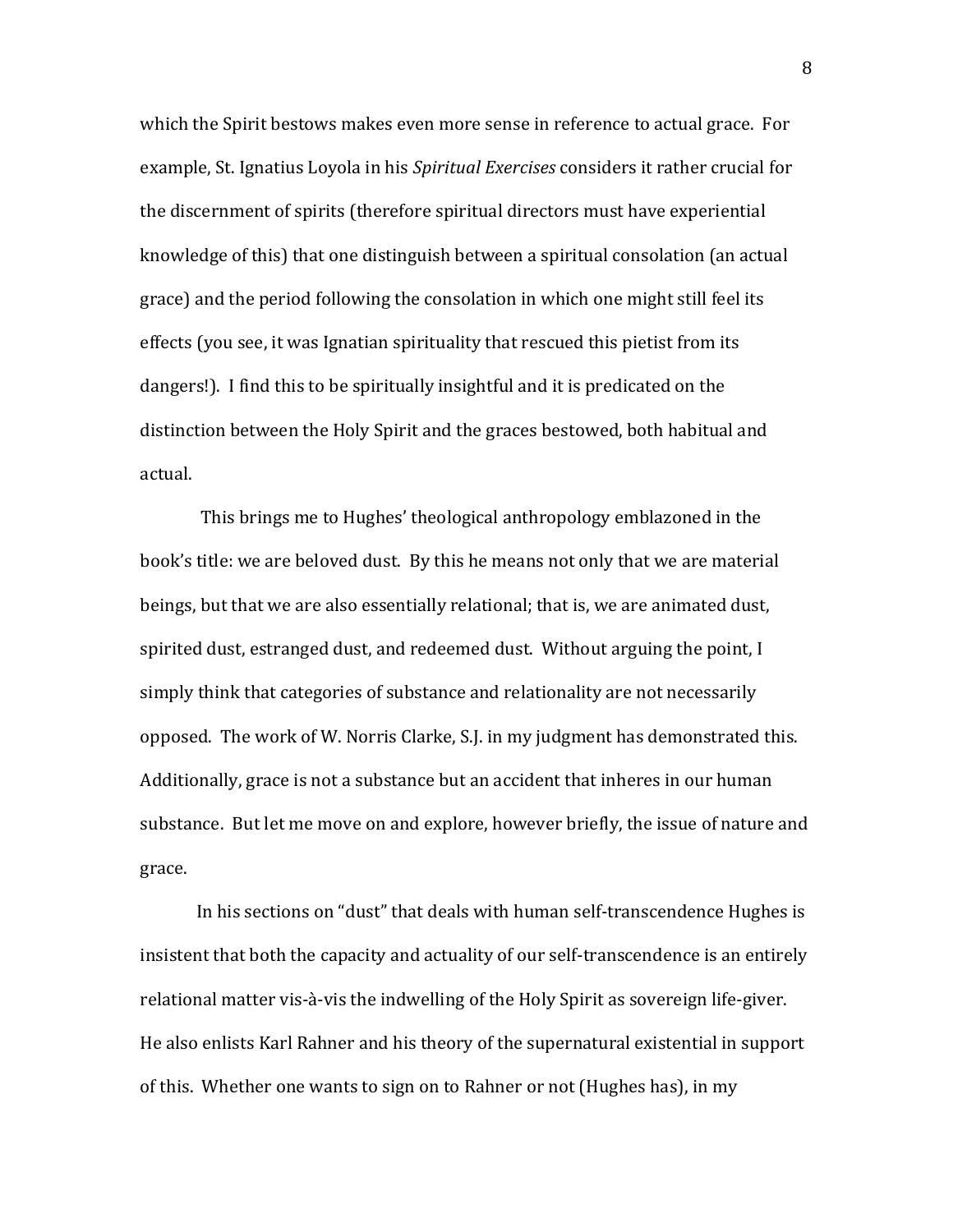judgment it is still a debatable point. Specifically, I refer to the modality of how we are graced relative to human nature or being. I do think that even Rahner distinguishes between the obediential potency as our capacity for transcendence and the supernatural existential as the offer of divine self-communication. Hughes, on the other hand, characterizes the situation as follows:

> Human self-transcendence, then, is a property of human character or human being precisely as a characteristic of God mediated to humans by the Holy Spirit. This is what it means even for human beings to have a human spirit.  $(61)$

I like the notion of property and have no problems with its origin in the *imago Dei* by virtue of the work of the Spirit in creation. However, I want also to maintain that the outpoured Spirit of Pentecost, having been active in and receptive to the events of Incarnation and Paschal Mystery, is something more than Creator *Spiritus*— "for as yet there was no Spirit, because Jesus was not yet glorified" (Jn 7: 39). This corresponds to the nature/grace distinction common in Catholic theology and still (I admit) controverted. My point—and Hughes bears this out throughout the book—is that when we are speaking of spiritual theology as an ecclesial discipline our referent is the Holy Spirit as the Spirit of Christ. How this relates to the Spirit in creation, culture and other religions is still an open question, but one where the distinction between the Spirit of creation and the Spirit of Pentecost may, in fact, prove to be a fruitful one. Nature and grace redivivus? We shall see.

Finally, in addressing the new sacramental theology Hughes states: "these rites are now much more celebrations of the grace, the operation of the indwelling Spirit, already at work in the recipient" (332). Perhaps this is a minor point since it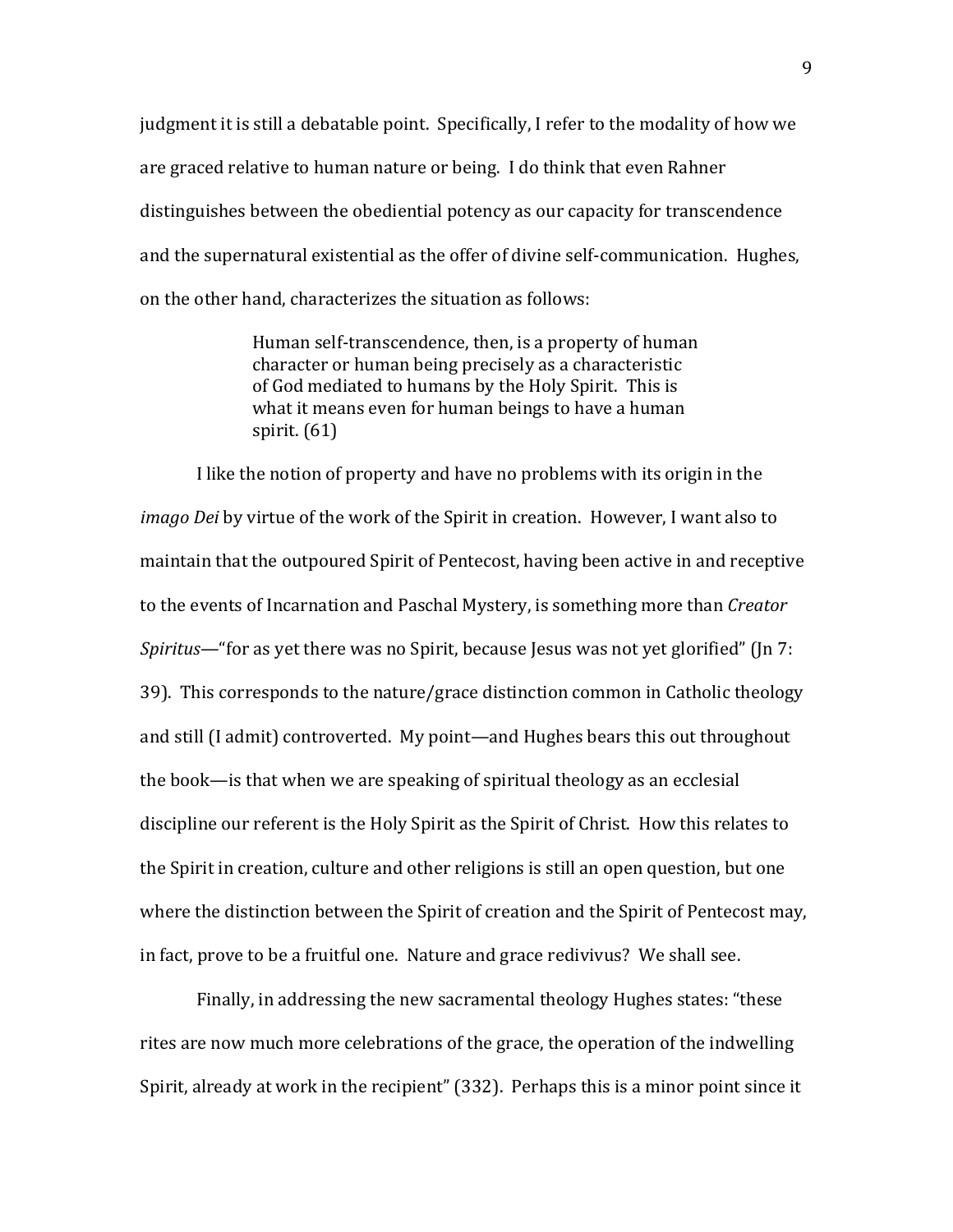is not a major theme of the book. But I prefer to say that liturgy and the sacraments not only celebrate the Spirit already present, but communicate the Spirit as well. "The Lord be with you" not "the Lord is with you." There is dynamism in liturgical praxis as there is in the spiritual life.

I conclude with an observation and a suggestion. One of Hughes' mentors in the tradition of spiritual theology is Réginald Garrigou-Lagrange, O.P., not his "Thomism of the Strict Observance" but his ascetical and mystical theology. He follows Garrigou-Lagrange in two ways. First, there ought to be a unity between theology and spirituality even if he does not adopt the specifically Thomasian stipulation that *sacra doctrina* is speculative and practical at the same time, at least in its Thomistic form. Aidan Nichols, O.P. makes this point in his new book on Garrigou-Lagrange entitled Reason with Piety (110). Secondly, Hughes agrees with Garrigou-Lagrange on the unity of the ascetical and mystical. In a little remembered debate that Hughes takes note of, he affirms with his mentor that infused contemplation is meant not just for the few but for all, the ordinary Christian as well. Hence, my suggestion, and this from Karl Rahner.

In an essay entitled "Religious Enthusiasm and the Experience of Grace" (Theological Investigations, Volume XVI) Rahner attempted to give an account of religious enthusiasm sparked as it was by the charismatic renewal. Negotiating his way from the older Jesuit theological school in which grace was not the experiential subject of human consciousness to his own transcendental theology, he characterized such enthusiastic phenomena as "mysticism in ordinary dress" (43) and "mysticism of the masses" (47). In doing so he sought a more positive

10